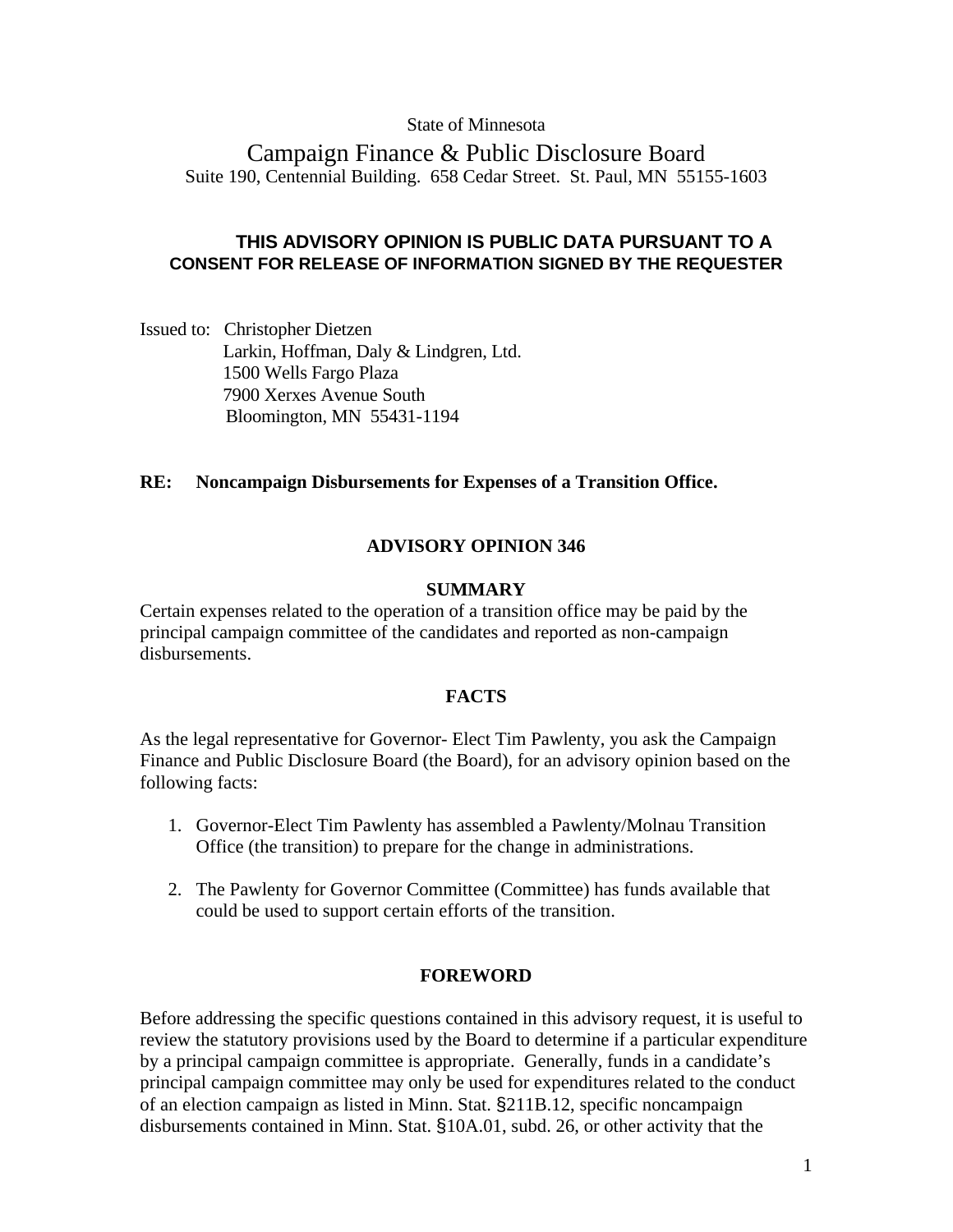Board determines involves a noncampaign disbursement within the meaning of subdivision 26. Other expenditures may be either a prohibited expenditure or a conversion to personal use. Costs of the transition are not related to the conduct of an election campaign, therefore, the Board must determine whether activities of the transition may be classified as one or more of the existing statutory noncampaign disbursements, or the Board may specify in this opinion additional types of expenditures and noncampaign disbursements, under Minn. Stat. §10A.01, subd. 26, (18)

The function of the transition is to insure a smooth transfer of power, a continuation of government services, and to provide that the new Governor can effectively serve in office. Therefore, some of the expenses of the transition may be seen as a cost of serving as Governor. Costs incurred by a candidate because the candidate is serving in public office are allowable noncampaign disbursements under Minn. Stat. §10A.01, subd. 26, (9), and may be paid for with principal campaign committee funds. In Advisory Opinion 253 the Board concluded that a winning non-incumbent candidate could incur costs of serving in office before the candidate is sworn into that office. The Board relies on the concepts of that opinion in its response to the current request.

All expenditures paid with principal campaign committee funds, including noncampaign disbursements, must be disclosed on the Report of Receipts and Expenditures (Report) of the principal campaign committee. When reporting a noncampaign disbursement with a value of over \$100 a principal campaign committee must identify the purpose of the expenditure to justify the specific classification as a noncampaign disbursement (Minn. Rules 4503.0900, subp. 3), as well as the name and address of the vendor or recipient of such disbursements.

#### **ISSUE ONE**

May the Committee use its funds to pay for staff salaries of the transition?

## **OPINION**

Yes. In order to carry out its function the transition must employ full time staff for a wide variety of activities. Staffing costs may be classified and reported as noncampaign disbursements under Minn. Stat. §10A.01, subd. 26, (9).

## **ISSUE TWO**

May the Committee use its funds to pay for accounting and legal services of the transition?

#### **OPINION**

Yes. Ensuring that the transition operates within various statutory provisions and is able to account for its expenses are necessary costs. Accounting and legal services used by the transition may be classified and reported as noncampaign disbursements under Minn. Stat. §10A.01, subd. 26, (9). Such costs should be reported separately from any legal or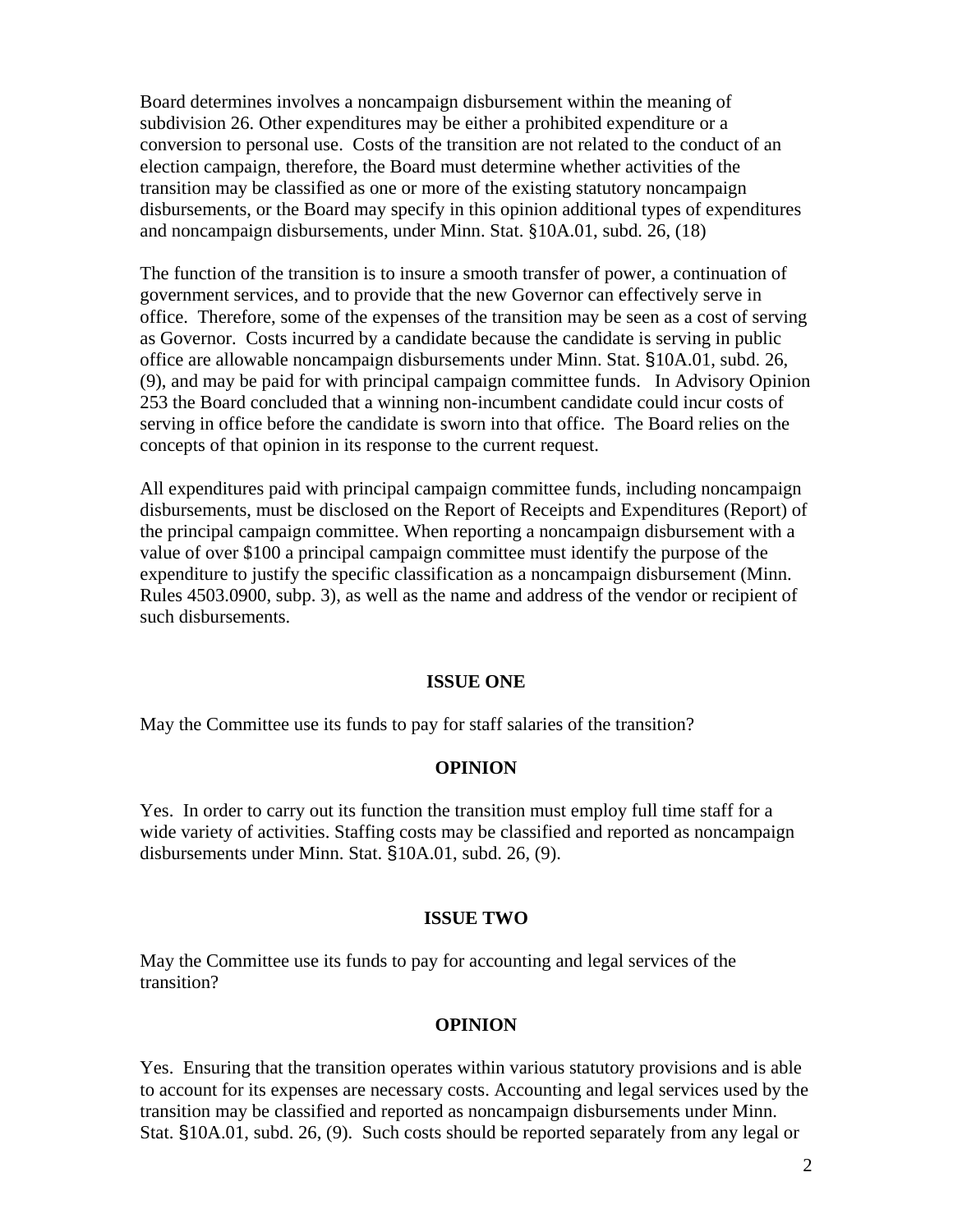accounting expenditures made directly on behalf of the Pawlenty for Governor Committee. Accounting and legal services for the Pawlenty for Governor Committee should be reported as noncampaign disbursements under Minn. Stat. §10A.01, subd. 26, (1).

## **ISSUE THREE**

May the Committee use its funds to pay for the purchase or leasing of office equipment (cell phones, computers, photocopying services, etc.) of the Transition Office?

### **OPINION**

Yes. To effectively carry out its function, the transition will need standard office equipment. However, equipment purchased for the transition with campaign funds becomes the property of the Pawlenty for Governor Committee. Any equipment purchased as a noncampaign disbursement cannot be later used for campaign purposes. The Committee may wish to lease the necessary office equipment to avoid the problems associated with tracking the use, and eventual disposal, of equipment after the transition period is concluded. The cost of purchase or lease of office equipment used for the transition should be reported as noncampaign disbursements under Minn. Stat. §10A.01, subd. 26, (9).

### **ISSUE FOUR**

May the Committee use its funds to pay for books, periodicals, and other materials used in the transition?

#### **OPINION**

Yes. In its answer, the Board assumes that books and periodicals purchased for the transition will be used as reference materials in conducting office functions and that "other materials" are office supplies commonly used in running any office. The cost of purchasing reference materials and general office supplies are reasonable costs necessary to carry out the function of the transition. The cost of reference material and office supplies used by the transition should be reported as noncampaign disbursements under Minn. Stat. §10A.01, subd. 26, (9).

### **ISSUE FIVE**

May the Committee use its funds to pay for airfare, lodging and conference costs associated with Tim Pawlenty and Carol Molnau attending a national Governor's Conference?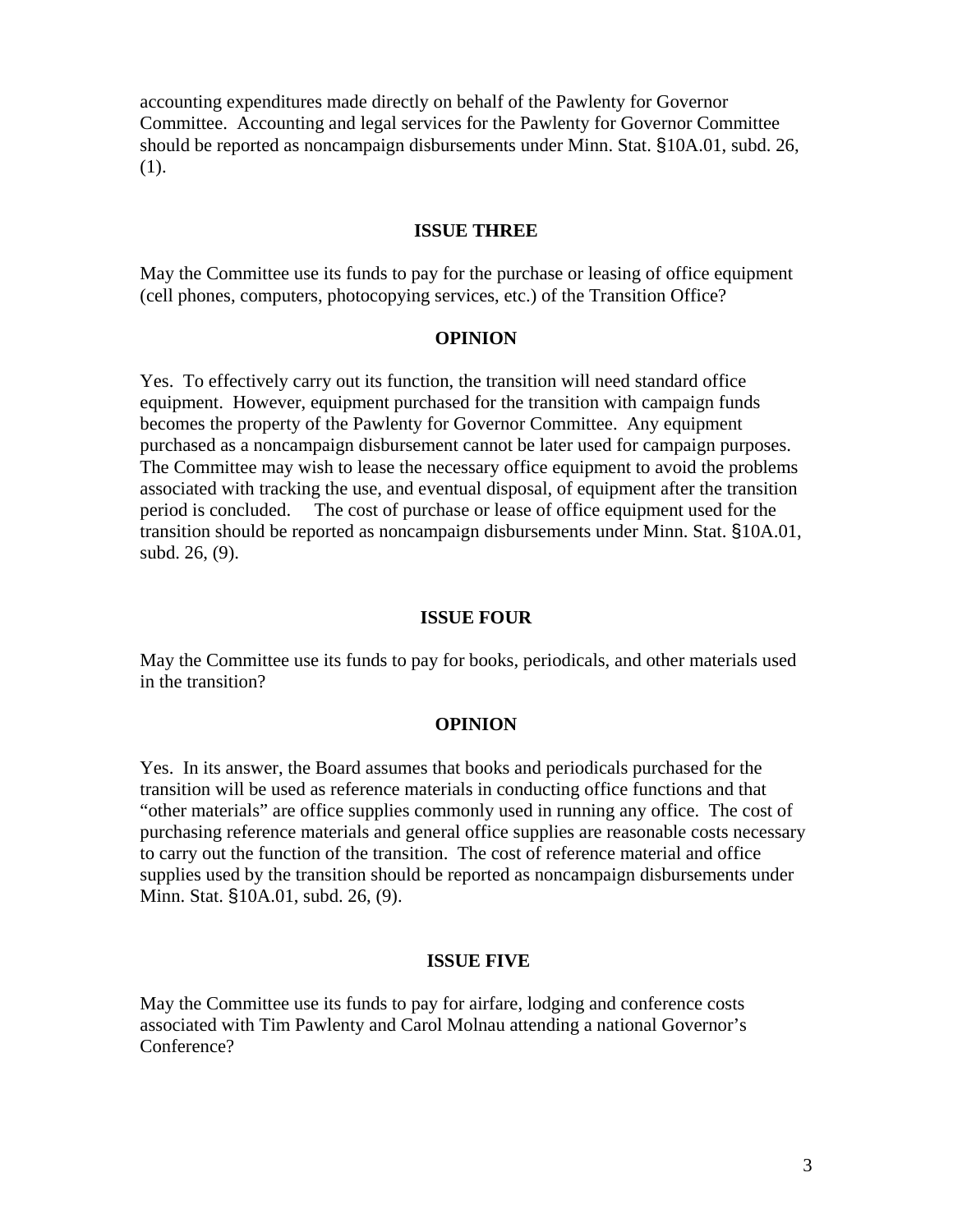### **OPINION**

Yes. Costs of attending a Governor's Conference are clearly related to serving in that office. Such costs may be paid for by the Committee and reported as noncampaign disbursements under Minn. Stat. §1 OA.O1, subd. 26, (9).

#### **ISSUE SIX**

May the Committee use its funds to pay for meals associated with interviewing candidates for various positions in the administration?

#### **OPINION**

No. Interviewing candidates over a meal may be seen as a common courtesy, however meals are not a required part of the interview process. Paying for meals with Committee funds may violate the conversion to personal use prohibition in Minn. Stat. \$21 1B. 12.

#### **ISSUE SEVEN**

May the Committee use its funds to pay for other expenses that are incurred by the transition in providing constituent services to the citizens of Minnesota?

#### **OPINION**

Without knowing the specific services that may be provided, the Board is unable to determine if such expenses may be reported as noncampaign disbursements or if the use of Committee funds is appropriate. Generally, constituent services are classified as noncampaign disbursements only if they occur "fiom the beginning of the term of office to adjournment sine die of the legislature in the election year for the office held" (Minn. Stat. §lOA.Ol, subd. 26, (6)).

### **ISSUE EIGHT**

May the Committee use its funds to pay for other expenses incurred by the transition if they qualify as a noncampaign disbursement?

#### **OPINION**

Without knowing which specific noncampaign disbursement will be made, the Board is unable to determine if the expenses may be classified as noncampaign disbursements.

Issued November 20,2002

A. Kellev. Chair Campaign Finance and Public Discloture Board

 $\overline{4}$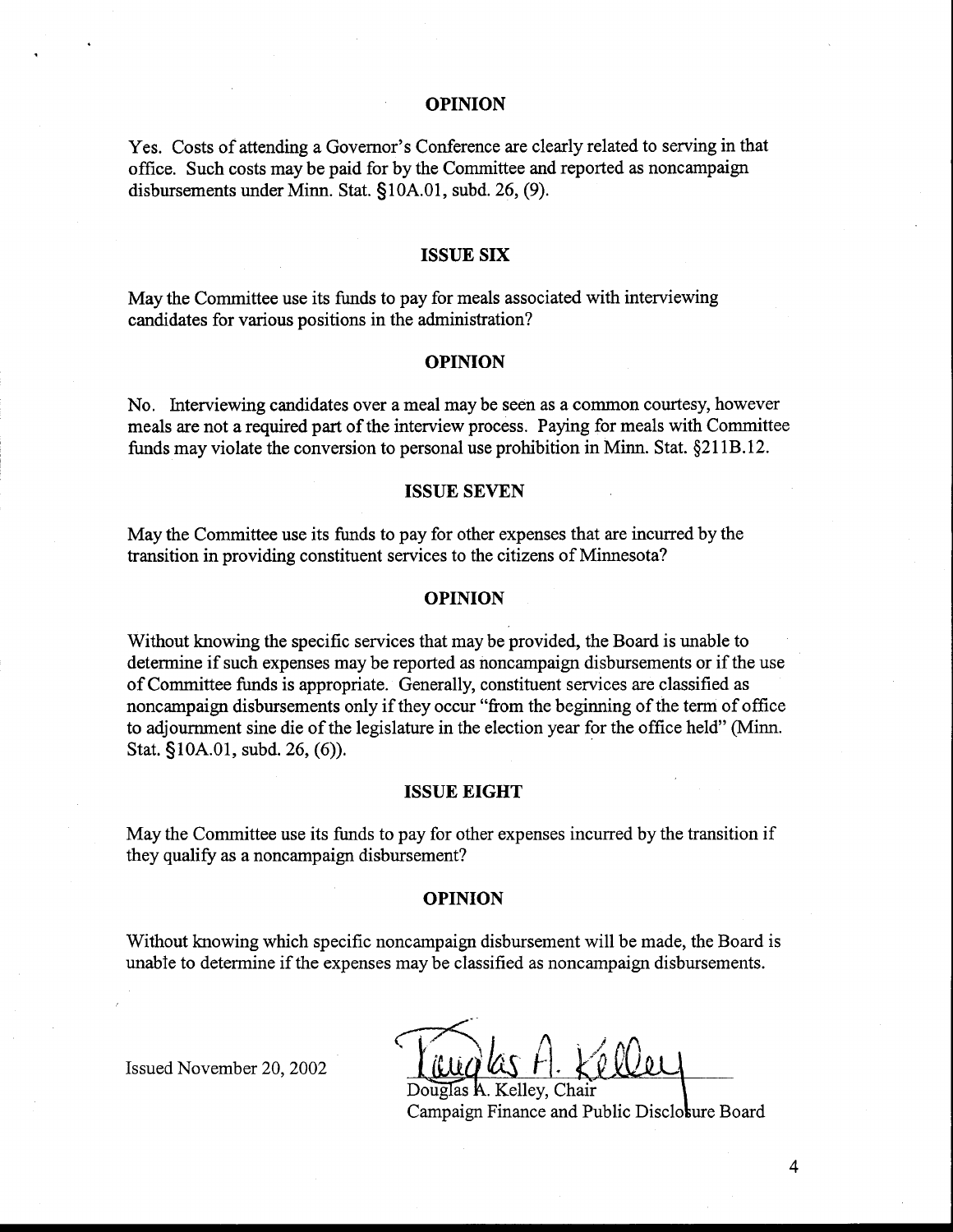# **Cited Statutes and Rules**

## **10A.01 DEFINITIONS.**

Subd. 26. **Noncampaign disbursement**. "Noncampaign disbursement" means a purchase or payment of money or anything of value made, or an advance of credit incurred, or a donation in kind received, by a principal campaign committee for any of the following purposes:

(1) payment for accounting and legal services;

(2) return of a contribution to the source;

 (3) repayment of a loan made to the principal campaign committee by that committee;

(4) return of a public subsidy;

 (5) payment for food, beverages, entertainment, and facility rental for a fundraising event;

 (6) services for a constituent by a member of the legislature or a constitutional officer in the executive branch, performed from the beginning of the term of office to adjournment sine die of the legislature in the election year for the office held, and half the cost of services for a constituent by a member of the legislature or a constitutional officer in the executive branch performed from adjournment sine die to 60 days after adjournment sine die;

 (7) payment for food and beverages provided to campaign volunteers while they are engaged in campaign activities;

 (8) payment of expenses incurred by elected or appointed leaders of a legislative caucus in carrying out their leadership responsibilities;

 (9) payment by a principal campaign committee of the candidate's expenses for serving in public office, other than for personal uses;

(10) costs of child care for the candidate's children when campaigning;

(11) fees paid to attend a campaign school;

 (12) costs of a postelection party during the election year when a candidate's name will no longer appear on a ballot or the general election is concluded, whichever occurs first;

 (13) interest on loans paid by a principal campaign committee on outstanding loans;

(14) filing fees;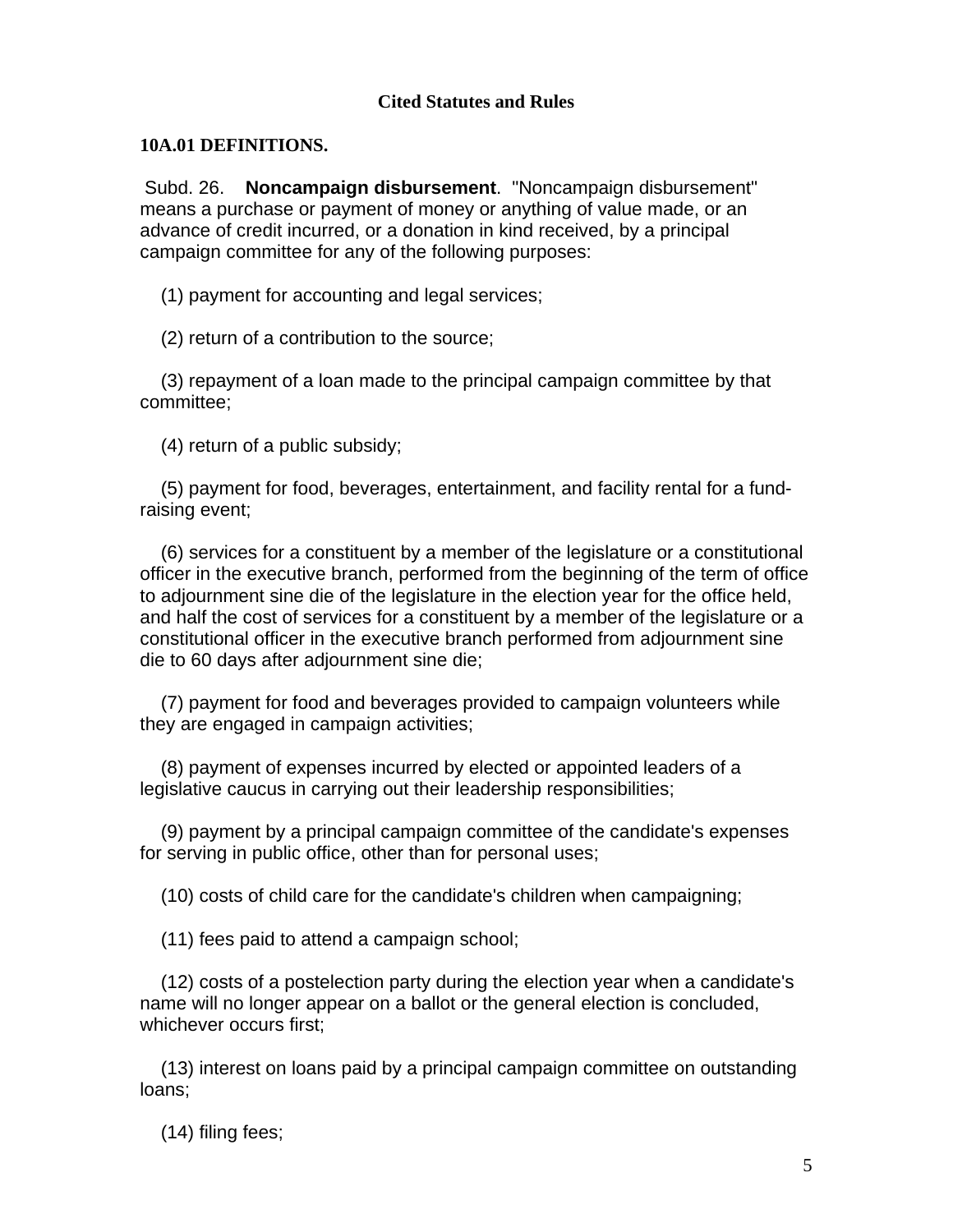(15) post-general election thank-you notes or advertisements in the news media;

 (16) the cost of campaign material purchased to replace defective campaign material, if the defective material is destroyed without being used;

(17) contributions to a party unit; and

 (18) other purchases or payments specified in board rules or advisory opinions as being for any purpose other than to influence the nomination or election of a candidate or to promote or defeat a ballot question.

The board must determine whether an activity involves a noncampaign disbursement within the meaning of this subdivision.

A noncampaign disbursement is considered to be made in the year in which the candidate made the purchase of goods or services or incurred an obligation to pay for goods or services.

# **4503.0900 NONCAMPAIGN DISBURSEMENTS**.

 Subpart 1. **Additional definitions**. In addition to those listed in Minnesota Statutes, section 10A.01, subdivision 26, the following expenses are noncampaign disbursements:

A. transportation, meals, and lodging paid to attend a campaign school;

 B. costs of campaigning incurred by a person with a disability, as defined in Minnesota Statutes, section 363.01, subdivision 13, and which are made necessary by the disability;

 C. the cost to an incumbent or a winning candidate of providing services to residents in the district after the general election in an election year for the office held;

 D. payment of advances of credit in a year after the year in which the advance was reported as an expenditure; and

E. payment of fines assessed by the board.

 Subp. 3. **Reporting purpose of noncampaign disbursements**. Itemization of an expense which is classified as a noncampaign disbursement must include sufficient information to justify the classification.